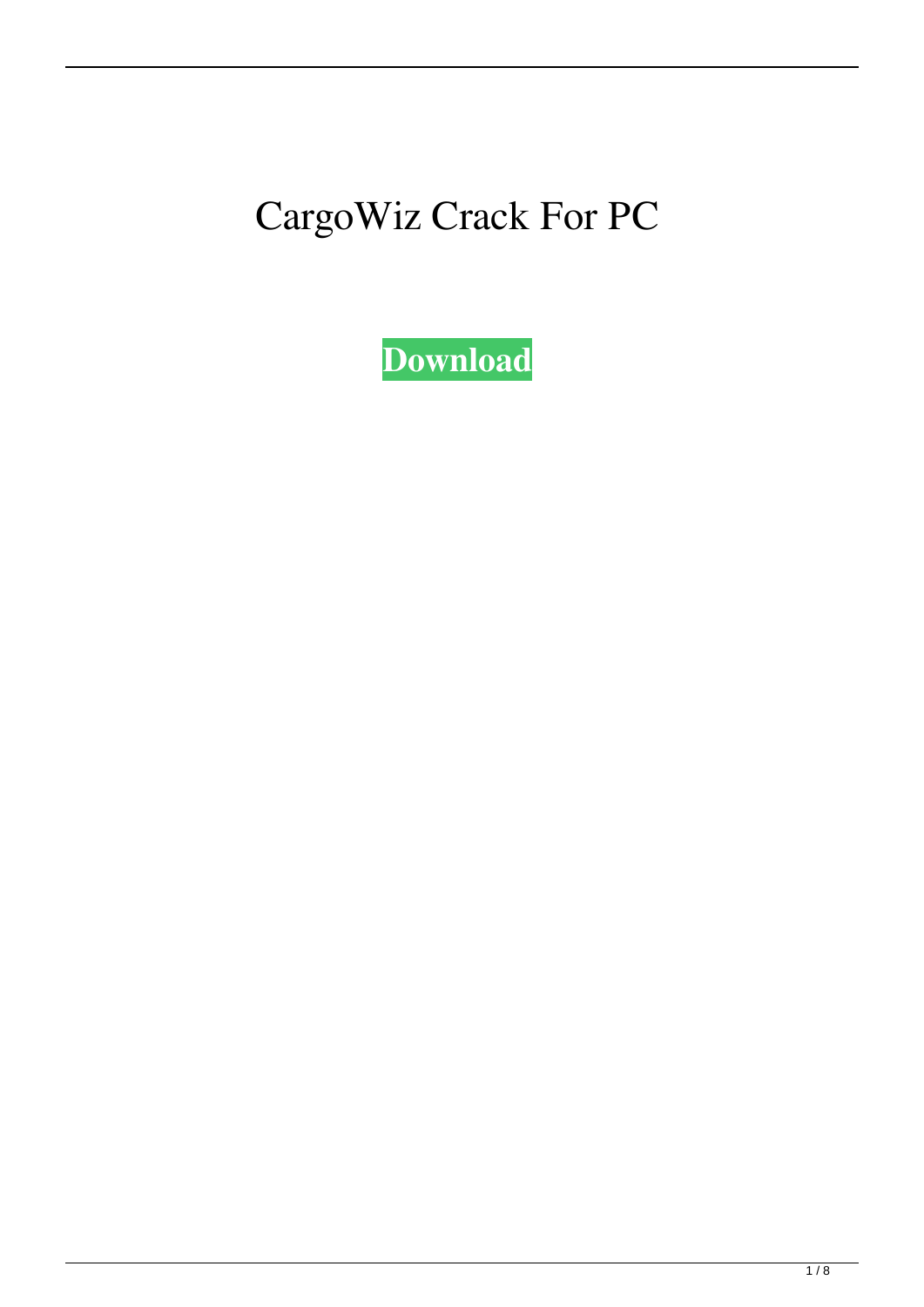**CargoWiz For PC (2022)**

CargoWiz is a 3D modeling application for Windows that allows you to create your own 3D models for shipping containers and cargo. CargoWiz is designed to help you organize and plan shipments of any shape and size, from a single box to a full cargo container. It saves you time and money by allowing you to quickly create a 3D model of any cargo you have on hand. The better you organize items in a container the more you can fit in. The same goes for large cargo and this is of more importance since money has a saying in it. Luckily, you can now easily figure out how to store products in different shipping containers with applications like CargoWiz, with as little effort as possible. Quick start with various samples Most work you're required to perform is filling out a cargo database along with its technical specifications like size and weight. Arrangement is automatically done according to provided values, with the whole process taking you through three easy steps. You can also take advantage of a few examples to get a general idea of how things work and what can be accomplished. It's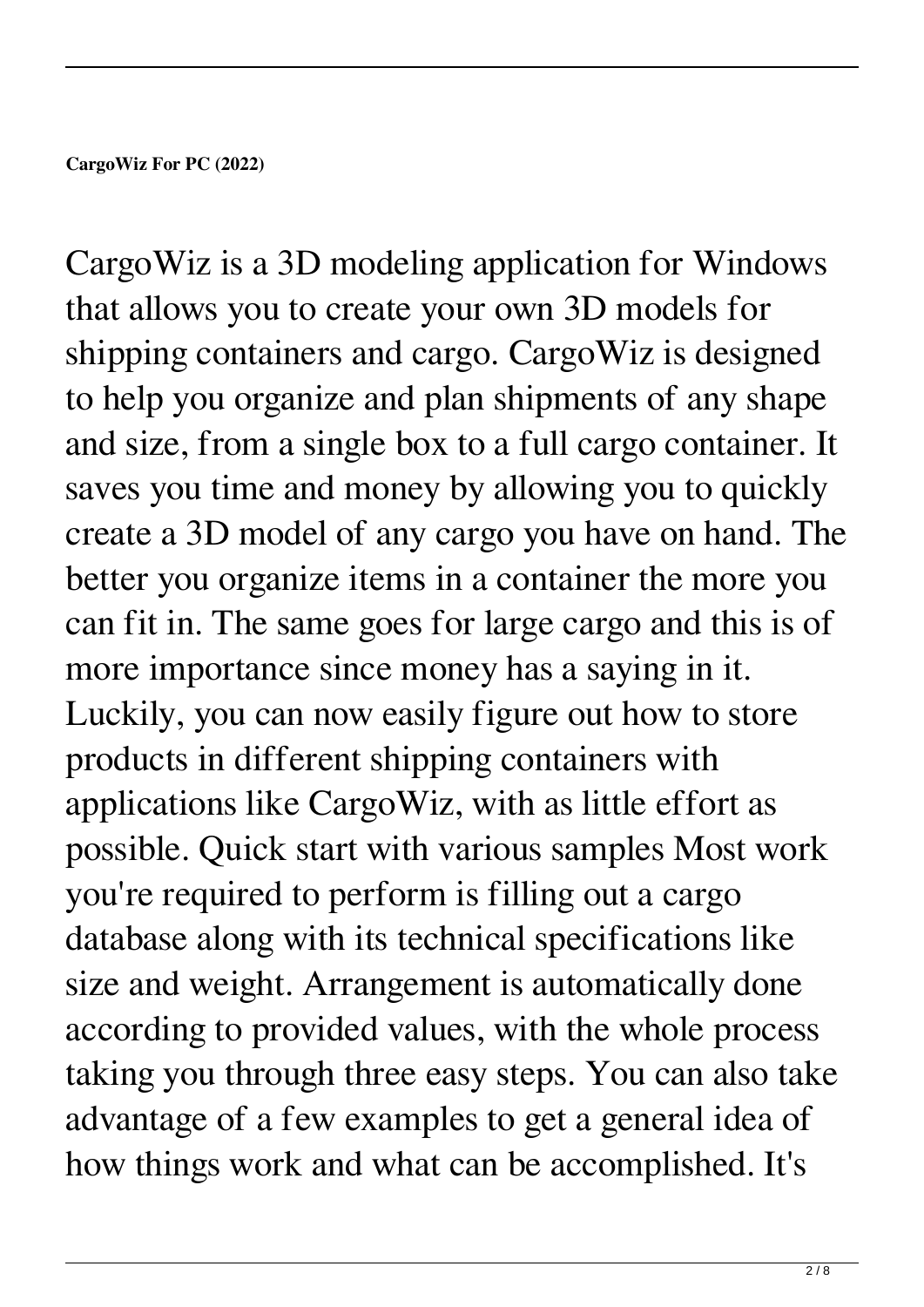also a good method to just modify size specifications for your current cargo or use container details as a template. Easily add container and cargo data There's also the possibility to create everything from scratch, starting with the truck, container or pallet. A table stores all entries and you need to fill in corresponding fields for name, length, width and height, with units displayed in the system chosen the first time you launched the application. Next up comes the cargo setup, which is done in a similar manner. A table is also responsible for holding product data, with some mandatory fields so the application can use for arrangement, as well as additional ones to make them easily identifiable. Multiple circumstances can be considered, with options to set allowed orientation, whether or not to stay only on the bottom layer or total amount of units that can be stacked. This is also where you get to specify the number of items to load, with the required space displayed in the form of containers and meters. View and manage cargo arrangement Last but not least, you get to view and analyze cargo configuration. Each type is colored differently for easy identification. Hitting the "Load Container" button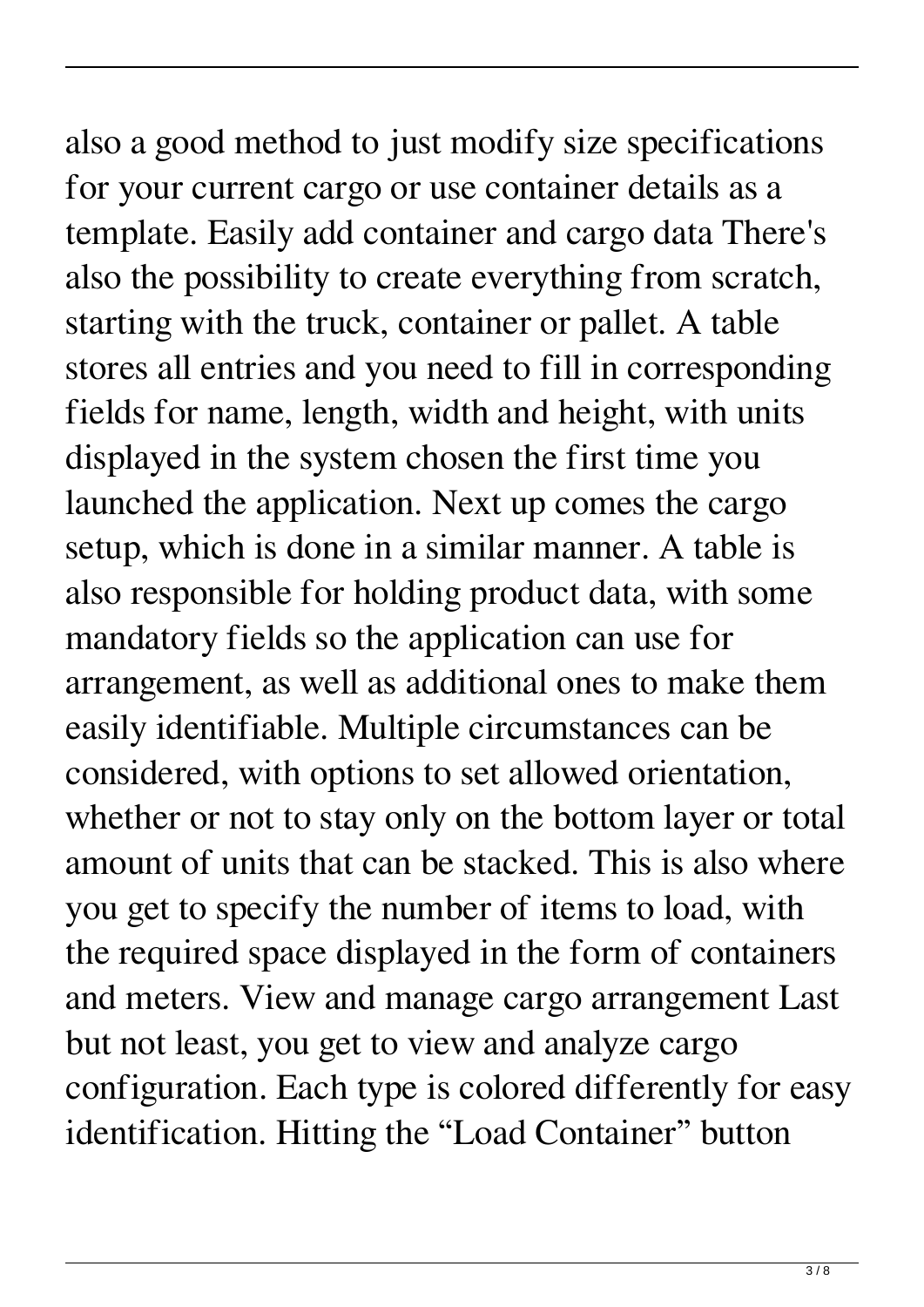calculates the most efficient arrangement based on size specifications and other rules. A 3D model is displayed along with all needed info, such as volume used, items left out and number of containers used. It can take a

**CargoWiz Crack+ For PC (2022)**

CargoWiz is a tool to create and organize goods and cargo. It helps to organize cargo, including the physical dimensions, weights, transportation, management and production of the cargo, in addition to its logistics. You can create loads and arrange them in a 3D model. Key features: Multi-container loading Create and arrange loads on multiple layers View loads in 3D Additional cargo Manage and create items of additional cargo Report and view shipments Load weight Create loads of specific weight Arrange loads in the right orientation Sort and split loads Management functions Save cargo Export/Import loads Manage shipments Edit load items CargoWiz is a tool to create and organize goods and cargo. It helps to organize cargo, including the physical dimensions, weights, transportation, management and production of the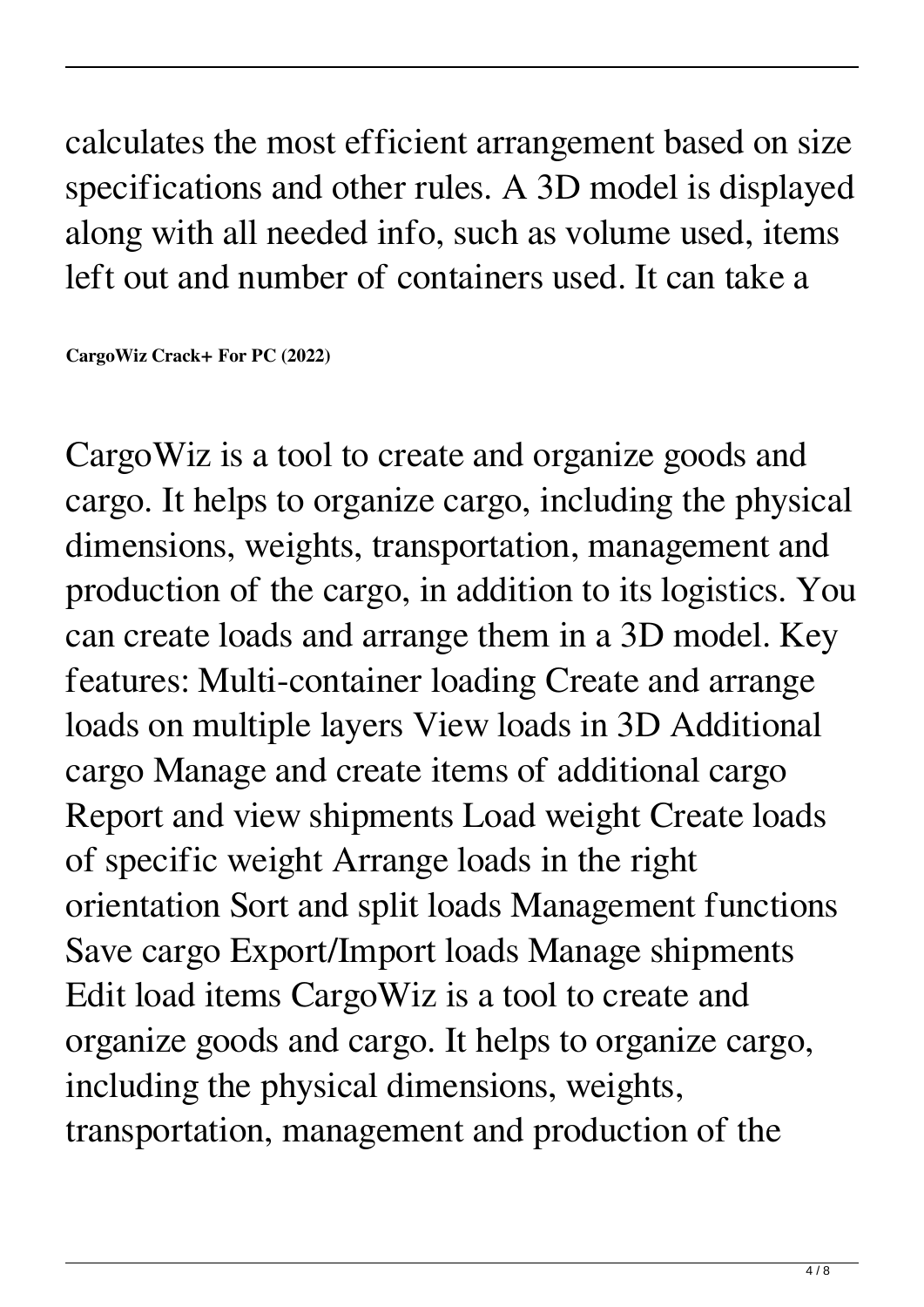cargo, in addition to its logistics. You can create loads and arrange them in a 3D model. Key features: Multicontainer loading Create and arrange loads on multiple layers View loads in 3D Additional cargo Manage and create items of additional cargo Report and view shipments Load weight Create loads of specific weight Arrange loads in the right orientation Sort and split loads Management functions Save cargo Export/Import loads Amenities <p&gt;&amp;amp;amp;lt;p&amp;a mp;amp;gt;<p&amp;amp;a mp;amp;amp;gt;&a mp;amp;amp;amp;lt;a href=""&am p;amp;amp;amp;amp;amp;amp;gt;&amp ;amp;amp;amp;amp;amp;amp;amp;amp;amp;lt;img src="" border="0" alt="Macro App" /& amp;amp;amp;amp;amp;amp;amp;amp;amp;amp;amp; gt; & amp; amp; amp; amp; amp; amp 77a5ca646e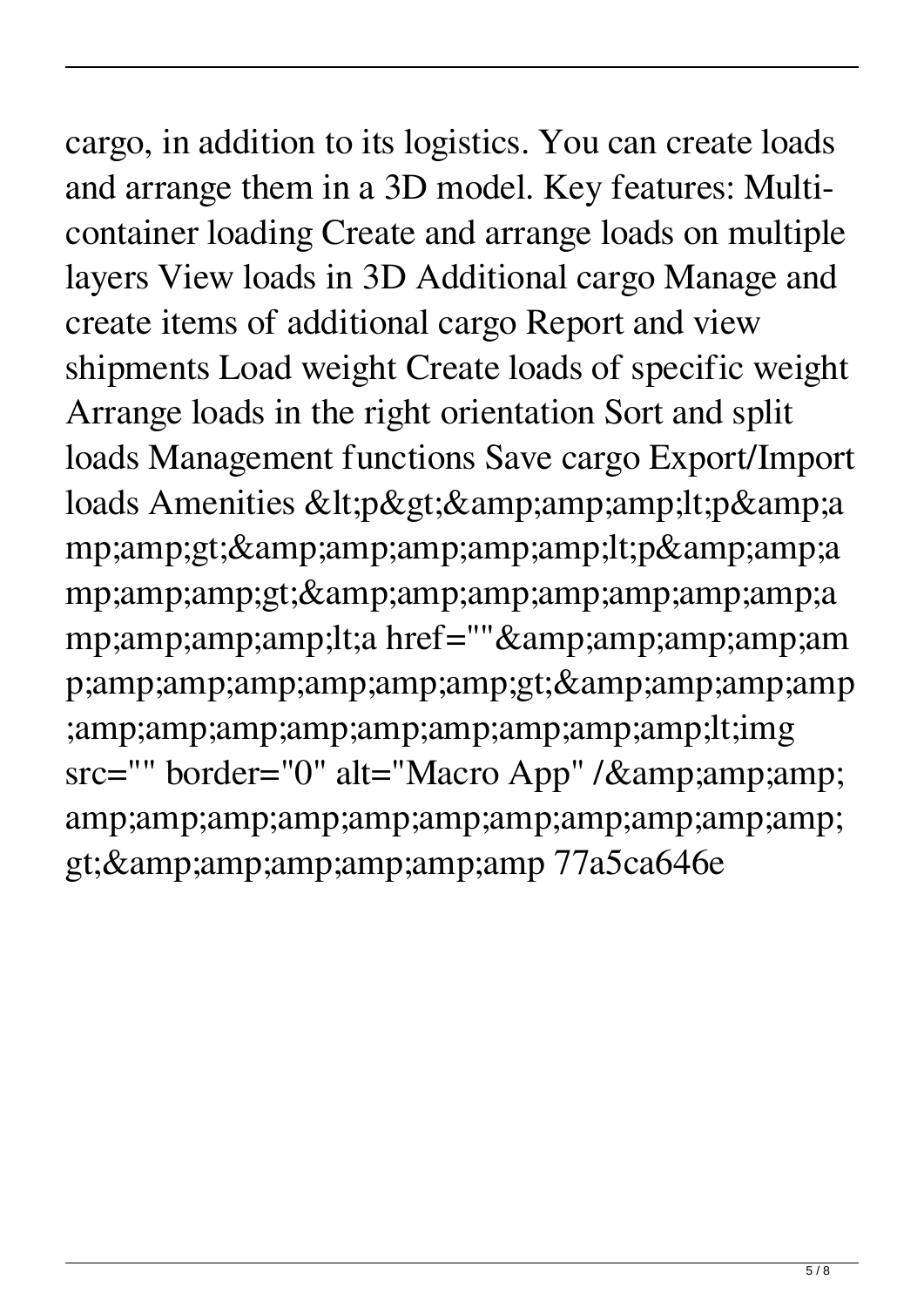## **CargoWiz**

No description available Subscribe to Our Newsfeed \* Name \* Email address: \* Enter valid email address. \*Phone number will NOT be shown to anyone. Your privacy is important to us. Please refer to our Privacy Policy for more information.Q: Saving a 3D plot in matlab How do I save a 3D plot in matlab? For example, a 3D plot of the integers from 1 to 9 in 3D with a resolution of 0.01. Thank you! A: You need to set a bit of information about the dimensions of the plot. The plot will plot the 'volumes' that you've specified in the plot3d command, and you need to specify how deep the volume goes. This is done with the Domain command. The volume will be discretized into blocks, and the depth can be specified by a 2x2 array specifying the height and width of the volume. An example would be  $x = \text{linspace}(0, \text{pi}, 50)$ ;  $y =$ linspace(0,pi,50);  $z =$ linspace(0,pi,50); domain = [0 0 1 0 2.5 2.5]; surf(x,y,z); % No shading view(65, 25, 35) axis( $[0, pi, 0, pi]$ ) % Specify axis limits xlabel('\$\phi\$','fontsize',15) ylabel('\$\theta\$','fontsize',15) zlabel('\$r\$','fontsize',15)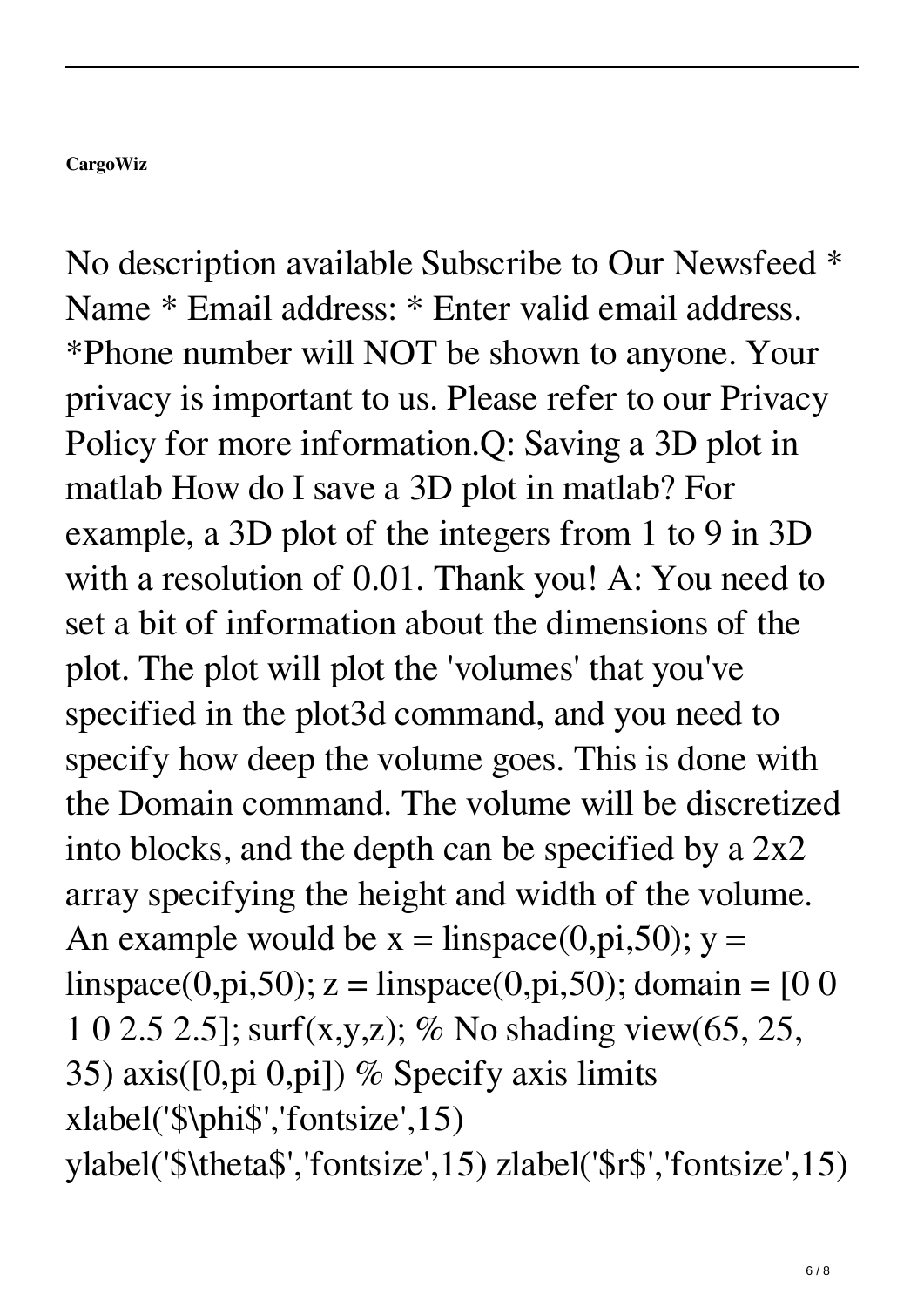You will also need to specify the volume of the thing that you want to be a color map. You'll be creating a 64x64x64 volume (32x32x32 blocks), which means a 'colormap' of 128x128x128 values. You'll also need to set the range of the colormap to be a subset of the plotting range, usually you can get away with using min:max. colormap('jet'); colorbar % Allocate the volume  $X = \text{linspace}(0, 2 \cdot \text{pi}, 64, 2); Y =$  $linspace(0,2*pi,64,2);$  Z = linspace(0,

**What's New in the?**

- Store any cargo in your warehouse in a single click. - Keep your customers happy by providing the best arrangement possible. - Now offer the most popular sizes to fit any container. - Improve your delivery processes with a custom solution. - Completely free, now try it yourself!